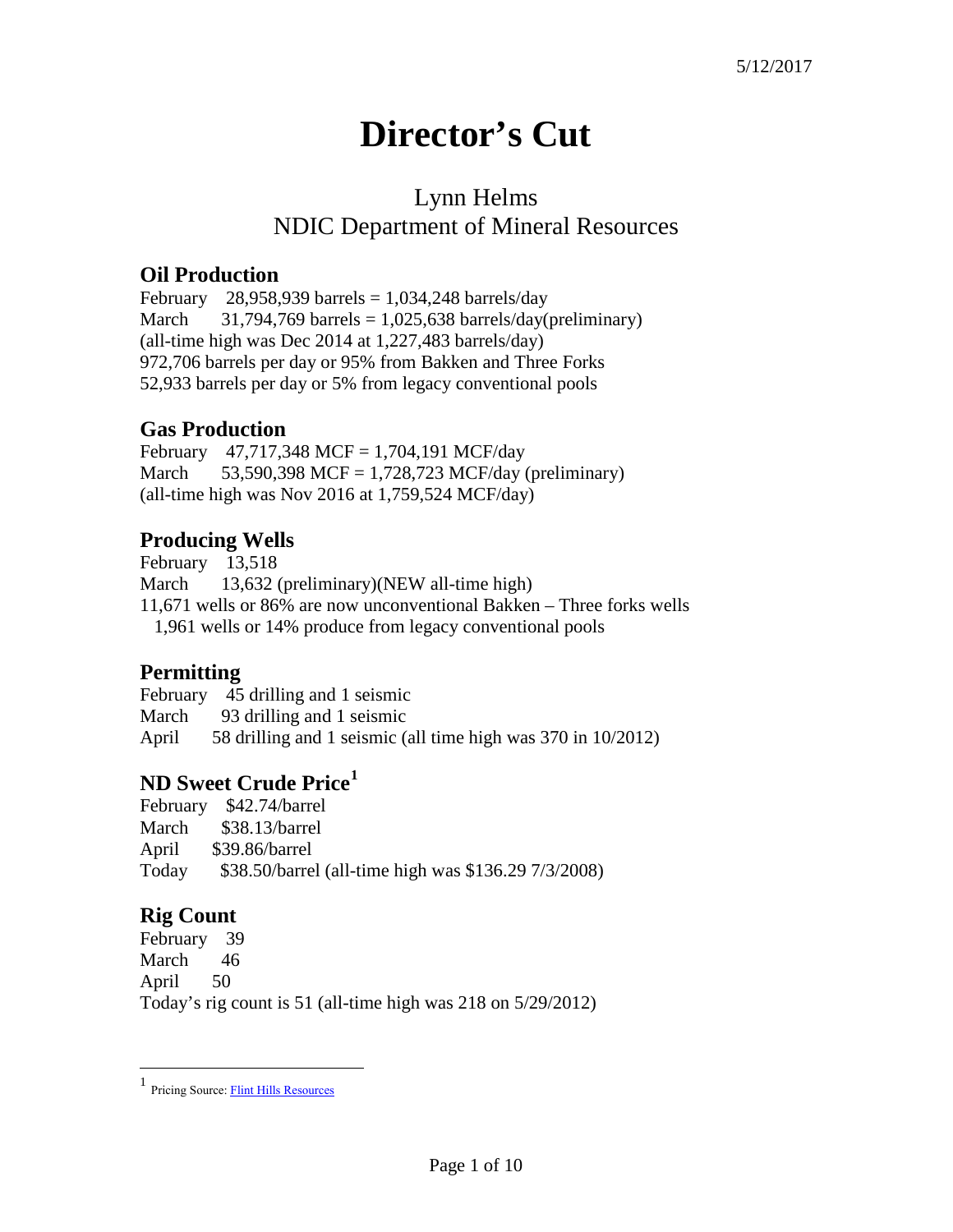The statewide rig count is down 77% from the high and in the five most active counties rig count is down as follows:

Divide -100% (high was 3/2013) Dunn -71% (high was 6/2012) McKenzie -68% (high was 1/2014) Mountrail -88% (high was 6/2011) Williams -81% (high was 10/2014)

#### **Comments:**

The drilling rig count increased seven from February to March, then increased four from March to April, and is currently up one from April to today. Operators have shifted from running the minimum number of rigs to incremental increases and decreases throughout 2017, as WTI oil price moves above and below \$50/barrel. If WTI drops below \$45/barrel for more than 30 days rig count is expected to drop.

The number of well completions decreased slightly from 61(final) in February to 59 (preliminary) in March.

Oil price weakness is anticipated to last through the second quarter of 2017. OPEC meets the last week of May to decide whether to extend production cuts.

There was one significant precipitation event, six days with wind speeds in excess of 35 mph (too high for completion work), and no days with temperatures below -10F.

More than 98% of drilling now targets the Bakken and Three Forks formations.

Estimated wells waiting on completion<sup>[2](#page-1-0)</sup> is 689, down 110 from the end of February to the end of March.

Estimated inactive well count<sup>[3](#page-1-1)</sup> is 1,299, down 312 from the end of February to the end of March.

Crude oil take away capacity remains dependent on rail deliveries to coastal refineries to remain adequate.

 $\overline{a}$ 

<span id="page-1-0"></span> $2$  The number of wells waiting on completions is an estimate on the part of the director based on idle well count and a typical five year average. Neither the State of North Dakota, nor any agency officer, or employee of the State of North Dakota warrants the accuracy or reliability of this product and shall not be held responsible for any losses caused by this product. Portions of the information may be incorrect or out of date. Any person or entity that relies on any information obtained from this product does so at his or her own risk.

<span id="page-1-1"></span><sup>3</sup> Includes all well types on IA and AB statuses.

IA= Inactive shut in  $\geq$ 3 months and  $\leq$ 12 months

AB= Abandoned (Shut in >12 months)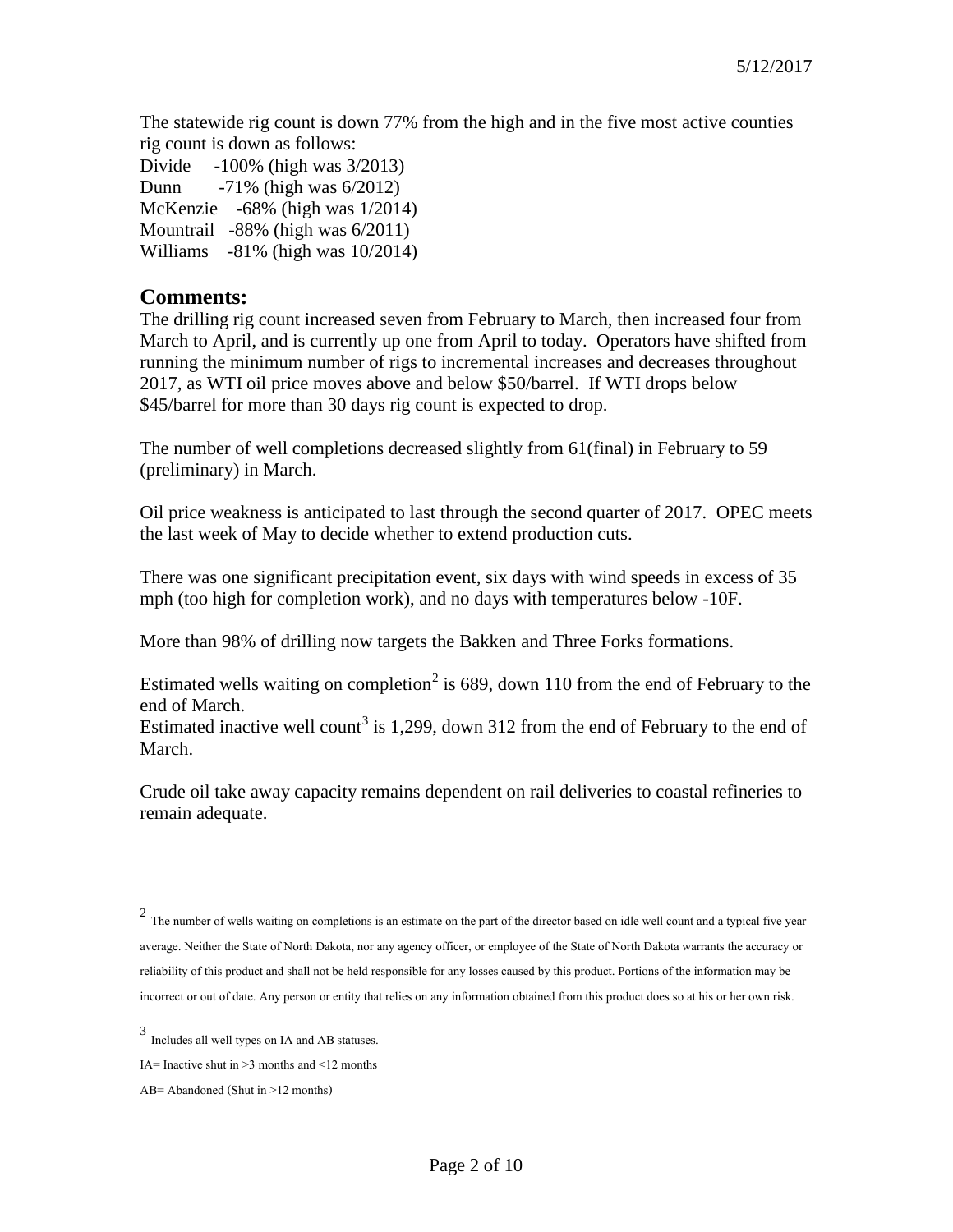Low oil price associated with lifting of sanctions on Iran, a weak world economy, and capital movement to the Permian basin continued to limit drilling rig count. Utilization rate for rigs capable of 20,000+ feet is 25-30% and for shallow well rigs (7,000 feet or less) 15-20%.

Drilling permit activity rose sharply from February to March then decreased again in April. Operators are maintaining a permit inventory that will accommodate a return to the drilling price point within the next 12 months.

Rigs actively drilling on federal surface in the Dakota Prairie Grasslands remains at 0.

Activity on the Fort Berthold Reservation is as follows: 12 drilling rigs (2 on fee lands and 10 on trust lands) 196,651 barrels of oil per day (120,415 from trust lands & 76,237 from fee lands) 1,627 active wells (1,125 on trust lands & 502 on fee lands) 100 wells waiting on completion 519 approved drilling permits (328 on trust lands & 191 on fee lands) 1,613 potential future wells (1,143 on trust lands & 470 on fee lands)

Seismic activity is down slightly. There are 4 surveys active, 0 recording, 0 NDIC reclamation projects, 0 remediating, 1 suspended, and 1 permitted.

North Dakota leasing activity is limited to renewals and top leases in the Bakken - Three Forks area.

US natural gas storage is now 13.6% above the five-year average indicating little price improvement in the future. North Dakota shallow gas exploration could be economic at future gas prices, but is not at the current price. The operator of the exploration well (file 27235) in Emmons County has cancelled all other permits in the area and is in the process of transferring the well to a working interest owner who plans a production test. The well appears to contain 2 pay sections totaling about 80 feet thick with very good gas shows.

The price of natural gas delivered to Northern Border at Watford City is down \$0.09 to \$2.62/MCF. This results in a current oil to gas price ratio of 15 to 1. The percentage of gas flared decreased to 10.5%. The Tioga gas plant operated at 74% of capacity. The expansion of gas gathering from south of Lake Sakakawea is now starting up and the crude oil and natural gas liquids transfer lines have been approved pending geotechnical work this summer. The March Bakken capture percentage was 91% with the daily volume of gas flared from February to March down 4.7 MMCFD. The historical high flared percent was 36% in 09/2011.

Gas capture statistics are as follows: Statewide 90% Statewide Bakken 91% Non-FBIR Bakken 92%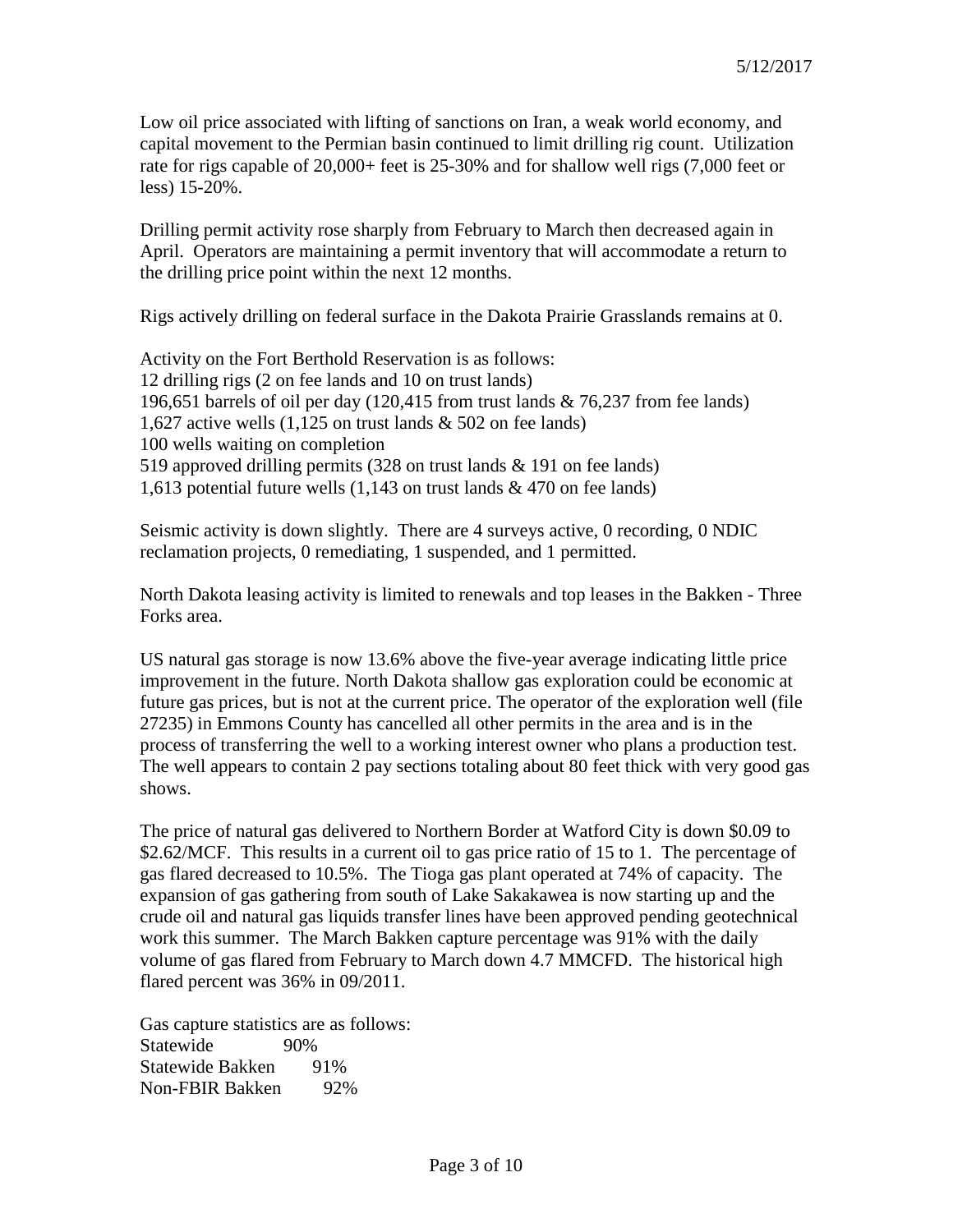FBIR Bakken 85% Trust FBIR Bakken 85% Fee FBIR 88%

77% January 1, 2015 through March 31, 2016 80% April 1, 2016 through October 31, 2016 85% November 1, 2016 through October 31, 2018 88% November 1, 2018 through October 31, 2020 91% beginning November 1, 2020

The North Dakota Legislature passed HB1432 which sets up a council to address Clean Water Act, Safe Drinking Water Act, Clean Air Act, and Endangered Species Act issues: **BIA** has published a new final rule to update the process for obtaining rights of way on Indian land. The rule was published 11/19/15 and became effective 12/21/15. The final rule can be found at [https://www.federalregister.gov/articles/2015/11/19/2015-](https://www.federalregister.gov/articles/2015/11/19/2015-28548/rights-of-way-on-indian-land) [28548/rights-of-way-on-indian-land.](https://www.federalregister.gov/articles/2015/11/19/2015-28548/rights-of-way-on-indian-land) On 3/11/16, the Western Energy Alliance filed a complaint and motion for a temporary restraining order and/or a preliminary injunction. On 4/19/16, the US District court for the District of North Dakota issued an order denying the motion for a preliminary injunction.

**BLM** has published a new final rule 43 CFR Parts 3100, 3160 and 3170 to update and replace its regulations on venting and flaring of natural gas effective 1/17/16. The final rule can be viewed online at [https://www.blm.gov/programs/energy-and-minerals/oil](https://www.blm.gov/programs/energy-and-minerals/oil-and-gas/operations-and-production/methane-and-waste-prevention-rule)[and-gas/operations-and-production/methane-and-waste-prevention-rule.](https://www.blm.gov/programs/energy-and-minerals/oil-and-gas/operations-and-production/methane-and-waste-prevention-rule) North Dakota, Wyoming, Montana, Western Energy Alliance, and IPAA filed for a preliminary injunction to prevent the rule going into effect until the case is settled. A hearing in Casper, Wyoming was held 1/6/17. On 1/16/17 the court denied all of the petitioners' motions for preliminary injunctions. The deadline to submit a briefing proposal on the merits of the case to the Court has been postponed to 4/24/17 at the request of Wyoming. On 2/3/17 the US House of Representatives voted 221-191 to approve a Congressional Review Act resolution against the rule. On 3/28/17 President Trump issued an executive order which in part directs "The Secretary of the Interior shall review the following final rules, and any rules and guidance issued pursuant to them, for consistency with the policy set forth in section 1 of this order and, if appropriate, shall, as soon as practicable, suspend, revise, or rescind the guidance, or publish for notice and comment proposed rules suspending, revising, or rescinding those rules:". This rule is included in the list as item (iv). North Dakota plans to continue active participation in the litigation of this rule until the BLM takes final action eliminating the rule. The US District Court in WY granted in part industry trade group petitioners' request to delay merits briefing. The Senate voted 51 to 49 against the CRA allowing the rule to remain in effect. The court has adopted a new briefing schedule. Although the court went with the slightly less expedited briefing schedule proposed by the Department of Justice, Judge Skavdahl went out of his way to state that this "briefing schedule provides the Court with the ability to enter a decision in a timely manner and before the January 2018 compliance deadlines," recognizing ND's stated concern that we receive a decision before the major compliance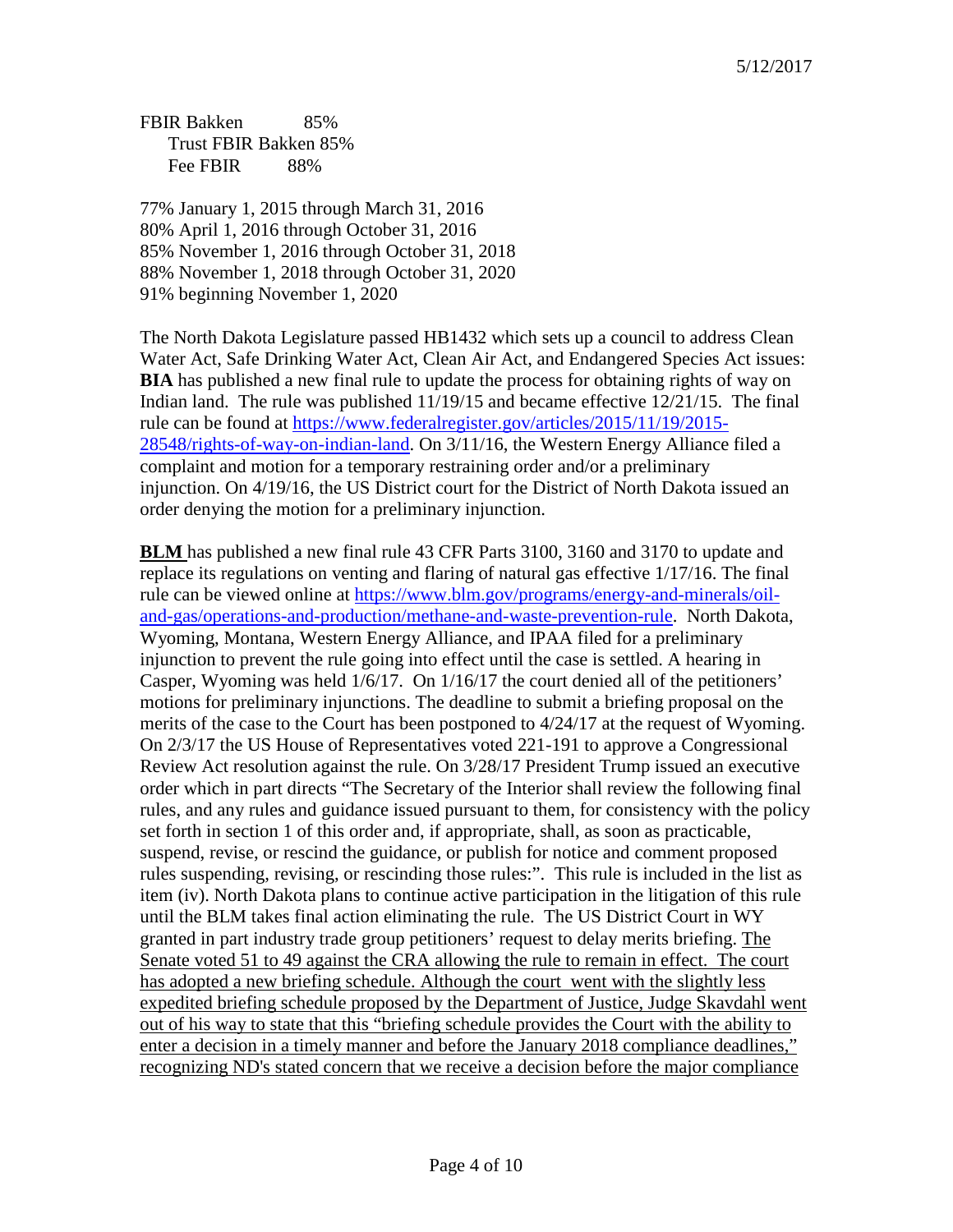deadlines/conflicts with ND. Opening briefs are due July 3, 2017. Response briefs are due August 11, 2017. Reply briefs are due August 25, 2017.

**BLM** revised final regulations for hydraulic fracturing on federal and Indian lands were published in the CFR on 3/26/15 and they were scheduled to go into effect 6/24/15. North Dakota, Colorado, Utah, Wyoming, Western Energy Alliance, and IPAA filed for a preliminary injunction to prevent the rules going into effect until the case is settled. Following a lengthy hearing in Casper, Wyoming on 6/23/15, the court issued a stay on the rules. On 9/30/15 the court granted a preliminary injunction, preventing the rules from being enforced until litigation on the rule is final. The  $10<sup>th</sup>$  Circuit Court of Appeals issued an order 3/10/16 denying the industry alternative motion for a stay. On 6/21/16 the court found the rule to be unlawful and ordered it set aside. The plaintiffs filed a motion with the US Court of Appeals for the Tenth Circuit to dismiss the appeal of the preliminary injunction. The Department of Justice on behalf of the BLM and the intervening environmental groups have appealed the decision on the rule and oppose the motion to dismiss the appeal of the preliminary injunction. The North Dakota Response Brief to the US Court of Appeals for the Tenth Circuit was filed 9/15/16. A three judge panel of the 10th Circuit will hear arguments on Wednesday March 22nd at 2pm. NDIC comments on the rule can be found at [http://www.nd.gov/ndic/ic-press/BLM-comments-](http://www.nd.gov/ndic/ic-press/BLM-comments-120625.pdf)[120625.pdf.](http://www.nd.gov/ndic/ic-press/BLM-comments-120625.pdf) On 3/28/17 President Trump issued an executive order which in part directs "The Secretary of the Interior shall review the following final rules, and any rules and guidance issued pursuant to them, for consistency with the policy set forth in section 1 of this order and, if appropriate, shall, as soon as practicable, suspend, revise, or rescind the guidance, or publish for notice and comment proposed rules suspending, revising, or rescinding those rules:". This rule is included in the list as item (i). On 5/4/2017 BLM filed a request asking the court to hold the appeal in abeyance as it will "soon" initiate a rulemaking process to revise or rescind the 2015 Rule, that it had the authority to issue the Rule, but conceding that the Rule does not reflect BLM's current priorities or policies, as reflected in certain recent Presidential Executive Orders. After the BLM submitted its filings the 10th Circuit Court Appeals immediately directed the petitioners (including North Dakota) and the intervenors to file briefs by June 5 to respond to BLM's position. North Dakota continues to disagree with BLM's assertion that it had statutory authority to promulgate the Rule and plans to continue active participation in the litigation until the BLM takes final action eliminating the rule.

**BLM** has published the North Dakota Greater Sage-Grouse Proposed Resource Management Plan Amendment and Final EIS. NDIC is evaluating whether the state needs to intervene in the lawsuit filed by Western Energy Alliance challenging the final plan. Information on the plan and EIS can be found at the following web addresses: [https://www.blm.gov/epl-front-](https://www.blm.gov/epl-front-office/eplanning/planAndProjectSite.do?methodName=dispatchToPatternPage¤tPageId=48797)

[office/eplanning/planAndProjectSite.do?methodName=dispatchToPatternPage&currentP](https://www.blm.gov/epl-front-office/eplanning/planAndProjectSite.do?methodName=dispatchToPatternPage¤tPageId=48797) [ageId=48797](https://www.blm.gov/epl-front-office/eplanning/planAndProjectSite.do?methodName=dispatchToPatternPage¤tPageId=48797)

**EPA** On 8/26/15 a coalition of environmental organizations filed a 60 day legal notice with the U.S. Environmental Protection Agency demanding more regulation of drilling and fracking waste. The groups are the Environmental Integrity Project, Natural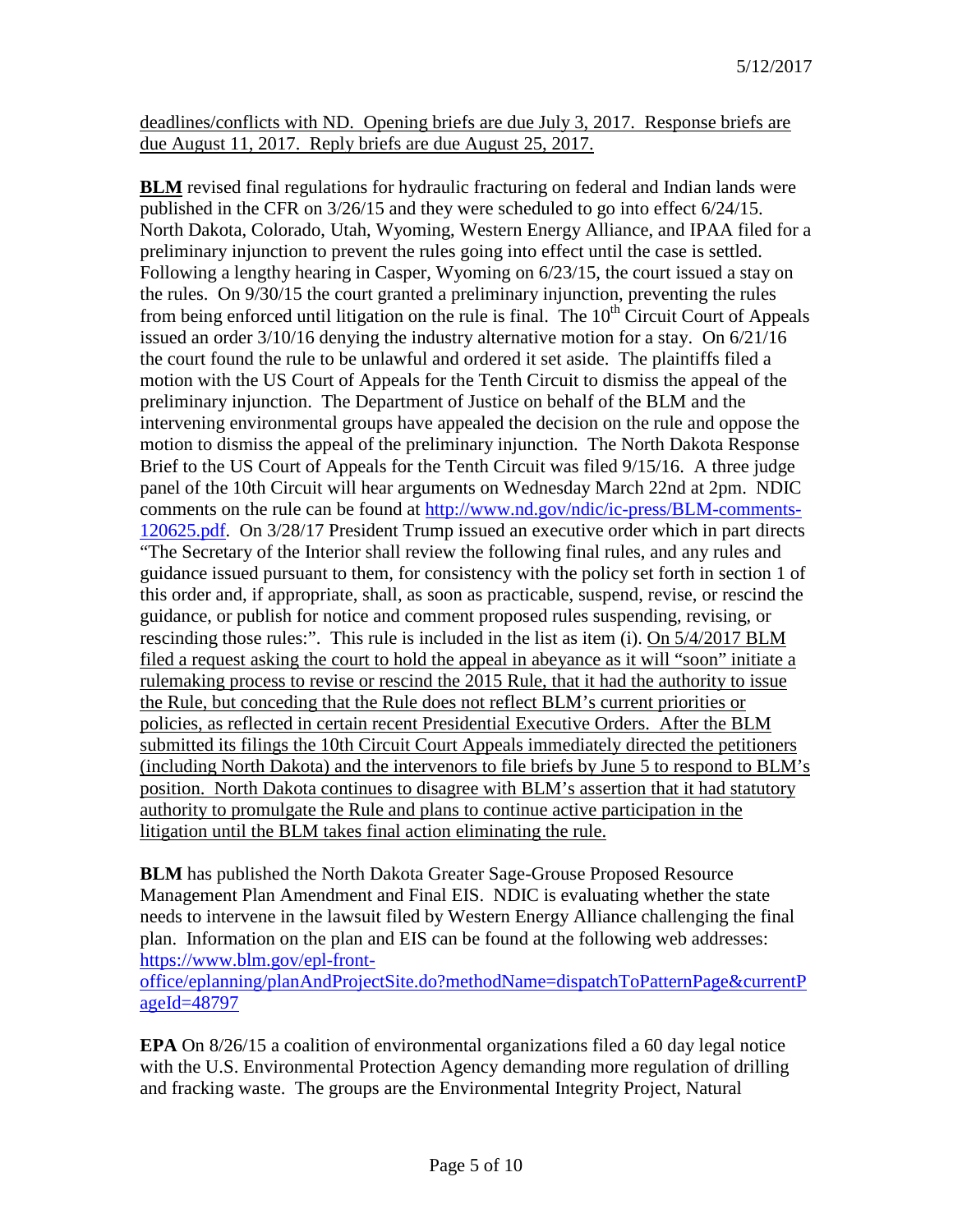Resources Defense Council, Earthworks, Responsible Drilling Alliance, San Juan Citizens Alliance, West Virginia Surface Owners Rights Organization, and the Center for Health, Environment and Justice. On 5/4/16 the same environmental groups filed suit against the EPA in the federal district court for the District of Columbia. The Plaintiffs Allege that EPA "has failed to meet its nondiscretionary duty" under the federal Resource Conservation and Recovery Act (RCRA ) to review and revise the RCRA Subtitle D solid waste regulations for O&G wastes every three years and that EPA last completed such a review in 1988 and that EPA has failed to review or revise the guidelines for state solid waste plans since 1981.

Plaintiffs want to force EPA to do two things-

1. Issue more stringent regulations for managing and disposing of O&G wastes, including on issues such as open-air pits and impoundments used for storing O&G wastewater, underground injection wells, and the transportation of O&G wastes by truck or pipeline.

2. Make the state solid waste plan guidelines more stringent and comprehensive. The document filed in the suit can be found at [http://environmentalintegrity.org/wp](http://environmentalintegrity.org/wp-content/uploads/2016-05-04-RCRA-OG-Wastes-Deadline-Suit-Complaint-FILED.pdf)[content/uploads/2016-05-04-RCRA-OG-Wastes-Deadline-Suit-Complaint-FILED.pdf](http://environmentalintegrity.org/wp-content/uploads/2016-05-04-RCRA-OG-Wastes-Deadline-Suit-Complaint-FILED.pdf) On 6/30/16 North Dakota filed motions to intervene in order to prevent a sue and settle situation that would adversely impact state regulatory jurisdiction and to dismiss the case. Motions to Intervene were also filed by the Texas Railroad Commission, American Petroleum Institute, Independent Petroleum Association of America, and the association of Texas oil and gas producer/royalty owners (TIPRO). The plaintiffs and EPA each filed motions to oppose the motions to intervene. North Dakota filed a reply in support of its motion on 9/23/16. Late Friday afternoon 11/18/16 the U.S. District Court in Washington DC denied North Dakota and the two industry association's Motions to Intervene. The Court accepted the NGOs' statements in their briefs that all they asked for in their Complaint was a deadline for EPA to conduct a rulemaking, and concluded that none of the intervenors had demonstrated a sufficient "injury" to support standing in that context. On 12/23/16, EPA and the NGOs submitted a proposed consent decree to the Court that would settle the RCRA Subtitle D litigation. Unlike under the Clean Air Act, there is no statutory RCRA requirement that the proposed decree be published in the Federal Register or put out for public comment. NDIC has significant concerns about the proposed decree and submitted a letter to the court expressing those concerns. Since the court denied ND's motion to intervene, ND is not a party. The consent decree was approved Dec. 28 by U.S. District Judge John D. Bates. The EPA has agreed to review the regulations and by March 2019 either propose new rules or determine that new rules aren't necessary. This is an attempt by EPA and the NGOs to impose court-ordered obligations that would be difficult for the new administration to evade and looks like an attempt to ram through a sue and settle deal before the new administration takes office. On 1/13/17 North Dakota filed an appeal of the decision(s), consent decree, and federal reimbursement of plaintiffs legal costs. As part of the appeal process, on 03/24/17 North Dakota filed a statement of issues and the other administrative filings: (1) Whether the District Court erred in denying North Dakota's motion to intervene in order to represent its sovereign interests in a case in which the Plaintiffs-Appellees seek to compel the U.S. Environmental Protection Agency ("U.S. EPA") to review and revise solid waste management regulations under Subtitle D of the Resource Conservation and Recovery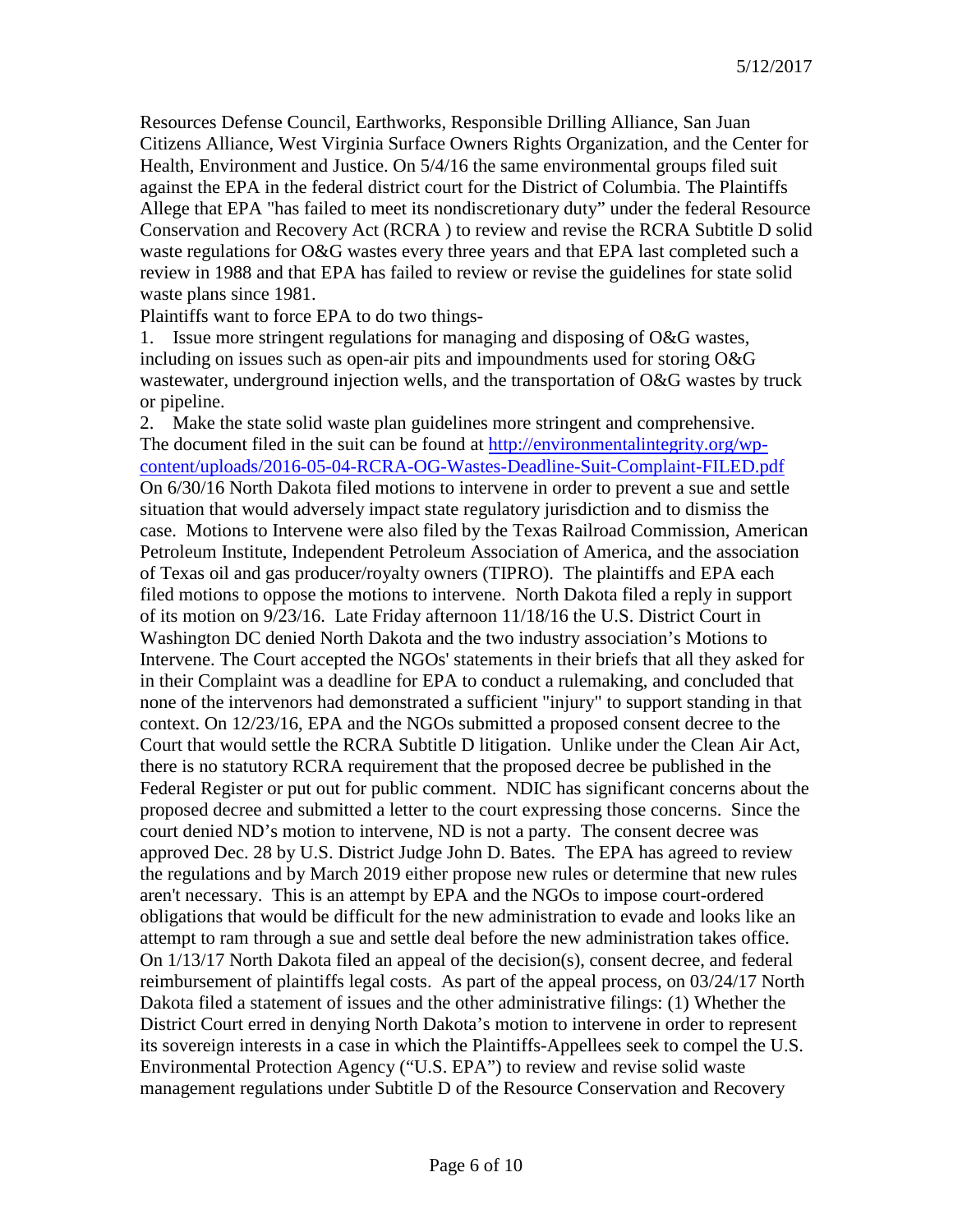Act. (2) Whether the District Court erred in concluding that North Dakota did not have Article III standing in this case. (3) Whether the District Court erred in concluding that North Dakota should be held to a different, and more stringent, standard for Article III standing than the Plaintiffs-Appellees. (4) Whether the District Court erred in entering a Consent Decree that violates Subtitle D of RCRA because it omits statutory nondiscretionary duties with which U.S. EPA must comply, and would impose new nondiscretionary duties on U.S. EPA that are not contained in the statute.

**EPA** On 6/3/16 the final rule proposing a suite of changes to Clean Air Act permitting requirements for new and modified emissions sources in the oil and natural gas industry was published in the Federal Register. On 6/29/16 the NDIC decided to file a Petition for Review with the US Appeals Court for the District of Columbia to defend the state's sovereign jurisdiction over oil and gas regulation. Thirteen other states have joined this effort. North Dakota declined the standard offer to explore settlement through the court's mediation program.

The proposed actions and NDIC comments are as follows:

o Proposed New Source Performance Standards – Docket ID number EPA-HQ-OAR-2010-0505. NDIC comments can be found at [http://www.nd.gov/ndic/ic-press/EPA-HQ-](http://www.nd.gov/ndic/ic-press/EPA-HQ-OAR-2010-0505.pdf)[OAR-2010-0505.pdf](http://www.nd.gov/ndic/ic-press/EPA-HQ-OAR-2010-0505.pdf)

o Draft Control Techniques Guidelines – Docket ID number: EPA-HQ-OAR-2015-0216. NDIC comments can be found at [http://www.nd.gov/ndic/ic-press/EPA-HQ-OAR-2015-](http://www.nd.gov/ndic/ic-press/EPA-HQ-OAR-2015-0216.pdf) [0216.pdf](http://www.nd.gov/ndic/ic-press/EPA-HQ-OAR-2015-0216.pdf)

o Proposed Source Determination Rule – Docket ID number: EPA-HQ-OAR-2013-0685. NDIC comments can be found at [http://www.nd.gov/ndic/ic-press/EPA-HQ-OAR-2013-](http://www.nd.gov/ndic/ic-press/EPA-HQ-OAR-2013-0685.pdf) [0685.pdf](http://www.nd.gov/ndic/ic-press/EPA-HQ-OAR-2013-0685.pdf)

o Proposed Federal Implementation Plan for Implementing Minor New Source Review Permitting in Indian Country – Docket ID number: EPA-HQ-OAR-2014-0606. NDIC comments can be found at [http://www.nd.gov/ndic/ic-press/EPA-HQ-OAR-2014-](http://www.nd.gov/ndic/ic-press/EPA-HQ-OAR-2014-0606.pdf) [0606.pdf.](http://www.nd.gov/ndic/ic-press/EPA-HQ-OAR-2014-0606.pdf)

North Dakota et al. and EPA have filed motions to govern further proceedings and briefing schedules. On 3/28/17 President Trump issued an executive order which in part directs "The Administrator shall review the final rule entitled "Oil and Natural Gas Sector: Emission Standards for New, Reconstructed, and Modified Sources," 81 Fed. Reg. 35824 (June 3, 2016), and any rules and guidance issued pursuant to it, for consistency with the policy set forth in section 1 of this order and, if appropriate, shall, as soon as practicable, suspend, revise, or rescind the guidance, or publish for notice and comment proposed rules suspending, revising, or rescinding those rules." On 4/7/17 EPA filed a motion to hold the cases in abeyance.

**EPA** published an advanced notice of proposed rule-making to seek comments on the information that should be reported or disclosed for hydraulic fracturing chemical substances and mixtures and the mechanism for obtaining this information. The proposed rule-making is in response to a petition from Earthjustice and 114 other groups who are opposed to the use of the GWPC-IOGCC FracFocus website process of chemical disclosure and any type of trade secret protection for hydraulic fracturing fluid mixtures. These groups are requesting EPA regulation of chemical disclosure under the federal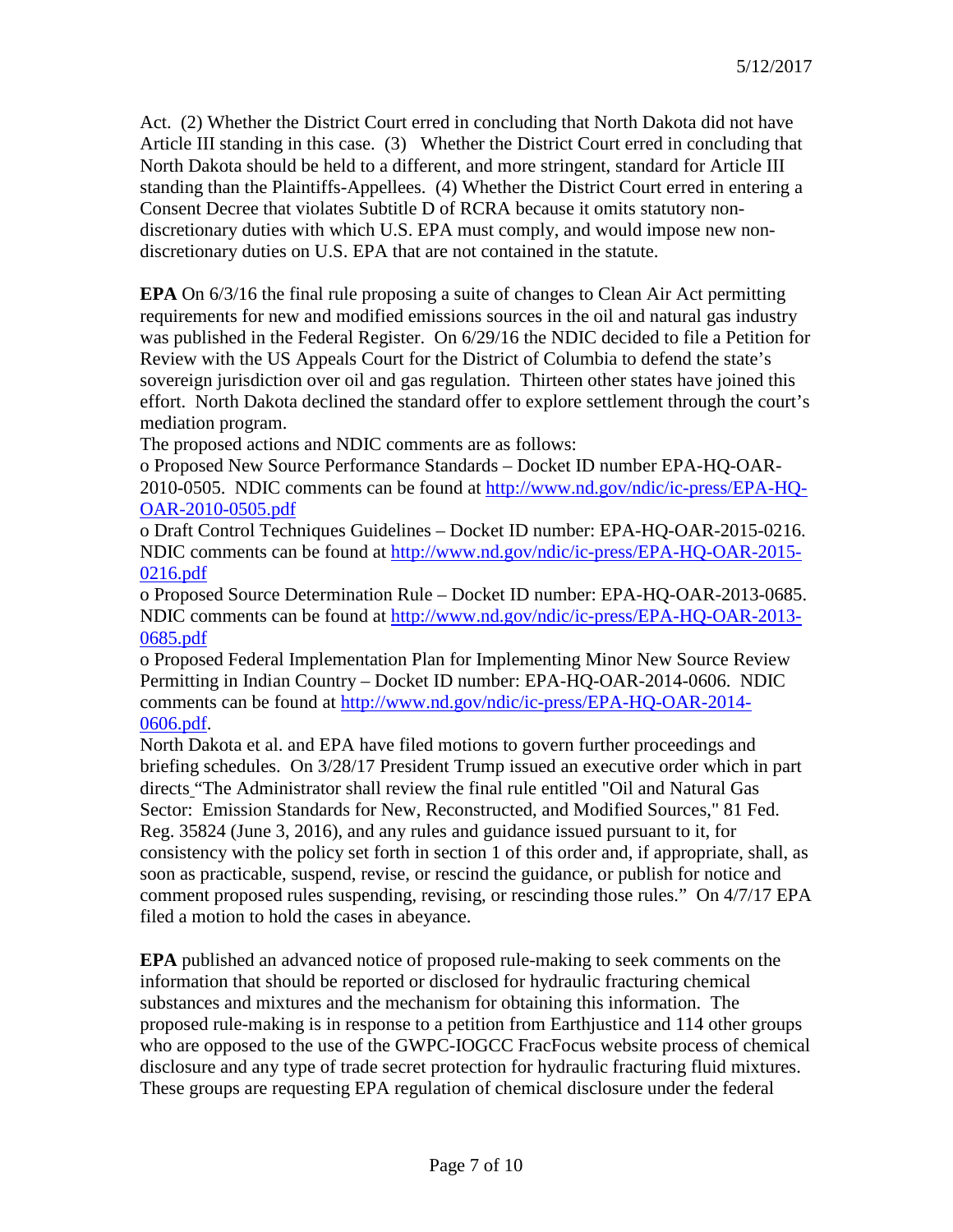Toxic Substances Control Act. Thanks to all who provided comments in support of a "states first" policy. NDIC comments can be viewed at [http://www.nd.gov/ndic/ic](http://www.nd.gov/ndic/ic-press/DMR-frac714.pdf)[press/DMR-frac714.pdf](http://www.nd.gov/ndic/ic-press/DMR-frac714.pdf)

**EPA** Administrator, Gina McCarthy, and the Assistant Secretary of the Army (Civil Works), Jo Ellen Darcy, signed the "Waters of the United States" final rule on 05/27/2015. The final rule was published in the Federal Register 7/29/15 and became effective in 37 states on 8/28/15. North Dakota, Alaska, Arizona, Arkansas, Colorado, Idaho, Missouri, Montana, Nebraska, New Mexico, Nevada, South Dakota, and Wyoming filed a lawsuit in U.S. District Court, claiming the final rule would harm states as regulators of the waters and lands. On 8/27/15 Federal District Judge Erickson granted a preliminary injunction preventing enforcement of the rule in the 13 states. The North Dakota case will now be subject to appeal, but no schedule has been set at this time. NDIC comments can be viewed at [http://www.nd.gov/ndic/ic-press/WOTUS](http://www.nd.gov/ndic/ic-press/WOTUS-comments.pdf)[comments.pdf](http://www.nd.gov/ndic/ic-press/WOTUS-comments.pdf)

Texas, Mississippi and Louisiana filed a joint complaint in the U.S. District Court for the Southern District of Texas, charging that the rule is unconstitutional. Ohio and Michigan filed a complaint in the U.S. District Court for the Southern District of Ohio, alleging that the expansion of jurisdiction includes dry land. Georgia and eight other states (Alabama, Florida, Kansas, Kentucky, South Carolina, Utah, West Virginia and Wisconsin) filed suit in the U.S. District Court for the Southern District of Georgia, asking the court to vacate the rule and block its enforcement by injunction. On 10/9/15 the United States Court Of Appeals for the Sixth Circuit granted a nationwide stay of the WOTUS rule pending jurisdiction determinations. On 2/28/17 President Trump signed an executive order directing the EPA to take action, paving the way for the elimination of the rule. North Dakota plans to continue active participation in the litigation of this rule until the EPA takes final action eliminating the rule.

**PHMSA** Advance notice of proposed rulemaking (ANPRM)was announced 1/10/17. SUMMARY: PHMSA is considering revising the Hazardous Materials Regulations (HMR) to establish vapor pressure limits for unrefined petroleum-based products and potentially all Class 3 flammable liquid hazardous materials that would apply during the transportation of the products or materials by any mode. PHMSA is currently assessing the merits of a petition for rulemaking submitted by the Attorney General of the State of New York regarding vapor pressure standards for the transportation of crude oil. The petition requests that PHMSA implement a Reid Vapor Pressure (RVP) limit less than 9.0 pounds per square inch (psi) for crude oil transported by rail. This rule making could substantially interfere with NDIC oil conditioning regulations. You can read about the NDIC regulations at [https://www.dmr.nd.gov/oilgas/2014Permitting\(2\).asp.](https://www.dmr.nd.gov/oilgas/2014Permitting(2).asp) NDIC will be preparing comments. You may submit comments identified by the docket number PHMSA-2016-0077 (HM-251D) and the relevant petition number by any of the following methods:

• Federal eRulemaking Portal: [http://www.regulations.gov](http://www.regulations.gov/) Follow the instructions for submitting comments.

• Fax: 1-202-493-2251.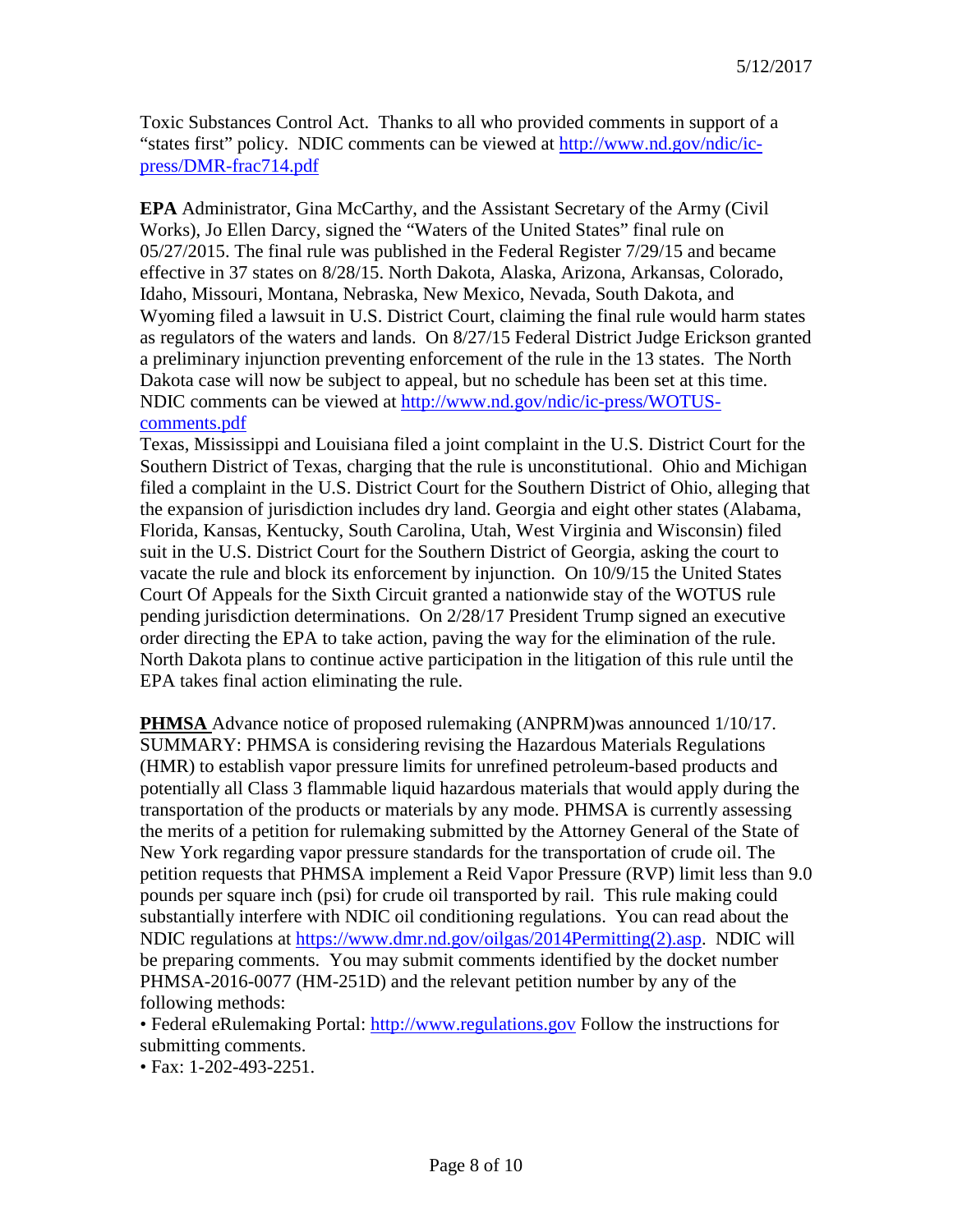• Mail: Docket Management System; US Department of Transportation, West Building, Ground Floor, Room W12–140, Routing Symbol M–30, 1200 New Jersey Avenue, SE., Washington, DC 20590.

• Hand Delivery: To the Docket Management System; Room W12–140 on the ground floor of the West Building, 1200 New Jersey Avenue, SE., Washington, DC 20590, between 9 a.m. and 5 p.m., Monday through Friday, except Federal holidays. NDIC submitted comments on 3/20/17, however the deadline for comments was extended 60 days to 5/19/17.

**USFWS** has made a decision to list the Dakota Skipper and Powershiek Skipperling to receive protection under the Endangered Species Act. Additional potential listing of concern are the Rufa Red Knot, Sprague's Pipit, Greater Sage Grouse, Monarch Butterfly, Sturgeon Chub, and Sicklefin Chub.

**USFWS** has published a new final rule to revise Management of Non-Federal Oil and Gas Rights. Key components of the proposed rule include: A permitting process for new operations; A permitting process for well plugging and reclamation for all operations; Information requirements for particular types of operations; Operating standards so that both the Service and the operator can readily identify what standards apply to particular operations; Fees for new access beyond that held as part of the operator's oil and gas right; Financial assurance (bonding); Penalty provisions; Clarification that the process for authorizing access to non-Federal oil and gas properties in Alaska will continue to be controlled by 43 CFR part 36, which implements provisions of the Alaska National Interest Lands Conservation Act; and Codification of some existing agency policies and practices. The proposed rule can be viewed online at

<http://www.fws.gov/policy/library/2015/2015-30977.html> comments on the proposed rule were due 4/9/2016. NDIC comments can be found at [http://www.nd.gov/ndic/ic](http://www.nd.gov/ndic/ic-press/DMR-FWS-0086.pdf)[press/DMR-FWS-0086.pdf](http://www.nd.gov/ndic/ic-press/DMR-FWS-0086.pdf) On 6/28/16 USFWS published the handbook for implementing the rule. On 7/11/16 Congressman Cramer successfully included a prohibition on funding for the US Fish and Wildlife Service Management of Non-Federal Oil and Gas rule in the House Interior and Environment Appropriations bill which has a number of other provisions prohibiting this Administration from infringing on State's rights. The NDIC is evaluating the impacts of rule and handbook to determine if legal action is appropriate. On 3/28/17 President Trump issued an executive order which in part directs "The Secretary of the Interior shall review the following final rules, and any rules and guidance issued pursuant to them, for consistency with the policy set forth in section 1 of this order and, if appropriate, shall, as soon as practicable, suspend, revise, or rescind the guidance, or publish for notice and comment proposed rules suspending, revising, or rescinding those rules:". This rule is included in the list as item (iii). North Dakota plans to continue monitor potential participation in litigation of this rule until the USFWS takes final action eliminating the rule.